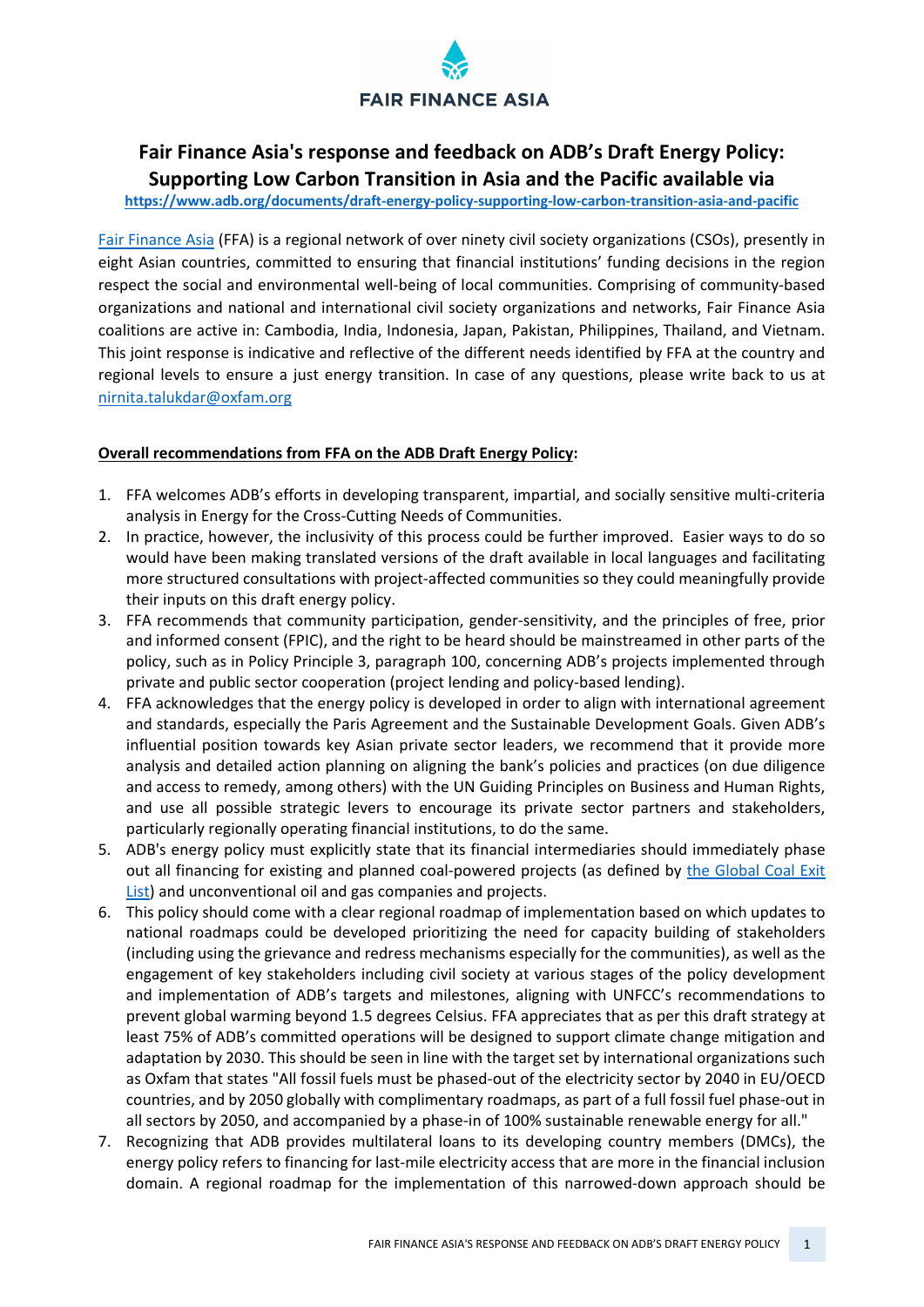provided, highlighting the proper milestones, timelines, and clear details on how the approach balances with the regional and global priorities to align with the Paris Agreement, particularly in ensuring that global warming does not exceed the 1.5 degrees Celsius limit. The national roadmaps can then be developed based on this regional roadmap.

#### **Specific feedback from FFA on the sections of the ADB Draft Energy Policy:**

- A. BACKGROUND AND INTRODUCTION
- 1. FFA welcomes ADB's pledge to align with its global commitments to the SDGs, and the related Financing for Development agenda, as well as the Paris Agreement. The ADB should become, as seen in the comments from the NGO Forum on ADB that were sent directly to the ADB, a [Paris-aligned](https://www.clientearth.org/media/40omeroa/2020-10-16-principles-for-paris-alignment-position-paper-ce-en.pdf)  [financial institution](https://www.clientearth.org/media/40omeroa/2020-10-16-principles-for-paris-alignment-position-paper-ce-en.pdf) (inclusive of projects financed, investments, and operational policies), supporting just transitions across Asia, with due attention to its own safeguards and international human rights standards.
- 2. The commitment to formally abandon association with new coal power projects is appreciated. It must, without exception, extend the support that is being funneled through financial intermediary modalities. As a step in this direction, FFA recommends that the bank explicitly withdraw support for those businesses, financial institutions, and financial intermediaries with no stated intention to phase out involvement in the coal sector along the 2030/40 timelines, as identified in the internationally recognize[d Global Coal Exit List](https://coalexit.org/) (GCEL).
- 3. FFA urges the bank to explicitly support appropriately scaled, non-resource intensive, renewable, and locally managed electrification options, consistently integrating this priority into ADB policies and practices. There should be diversification of options, as

focus on one form only leads to a quick exhaustion of resources. Hence, the aim for last-mile electrification should be evenly balanced, with diversified energy sources that naturally fit within the national context. Furthermore, FFA questions how the stated prioritization of regional/cross-border connectivity infrastructure (Point 125), including installation of high voltage transmission lines and gas pipelines, along with suggested investments in large scale, resource-intensive infrastructure projects (such as multi-purpose large-scale dams and waste-to-energy facilities) with major social, environmental and climate consequences, will not result in repeated failure to meet the actual needs of remote and marginalized populations.

4. On Point 4 of the section, it is stated that '*at least 75% of the number of ADB's committed operations (on a 3-year rolling average, including sovereign and non-sovereign operations) will promote gender equality by 2030*'. The Guideline does not clearly define gender, and does not clearly specify gender beyond women and girls. The Guideline, if used as a reference document for ADB's Energy Policy, could negatively impact gender minorities in energy projects. Moreover, when it is highlighted that DMCs pursue more livable and sustainable cities and further rural development, it is important to define the usage of the word rural development, as the DMCs have often focused more on economic growth rather than holistic development that includes combating social inequalities.

# B. CHANGING ENERGY LANDSCAPE OF THE 2020s

- 1. "Distributed renewable energy providers" should be projects that are small-scaled, and uses locallyavailable energy sources. It should not include large hydropower projects as renewable providers, which presently exist in the draft policy. ADB should support low-cost, community-led, small-scale micro- and pico-hydropower generation.
- 2. The present draft is very broad in terms of covering the impacts of COVID-19 on the fossil fuels sector. In the present circumstances where many governments have deferred their fossil fuel exit plans citing COVID-19 as a reason, in their energy policies, (e.g. Indonesia, Philippines, Cambodia) it is imperative that ADB adopts a more comprehensive approach in providing guidance to the countries towards transitioning towards renewable sources.
- 3. ADB should ensure that its DMC (developing member countries) include targets under their NDCs that align the global impact of their domestic financial sector to the 1.5 degrees Celsius goal of the Paris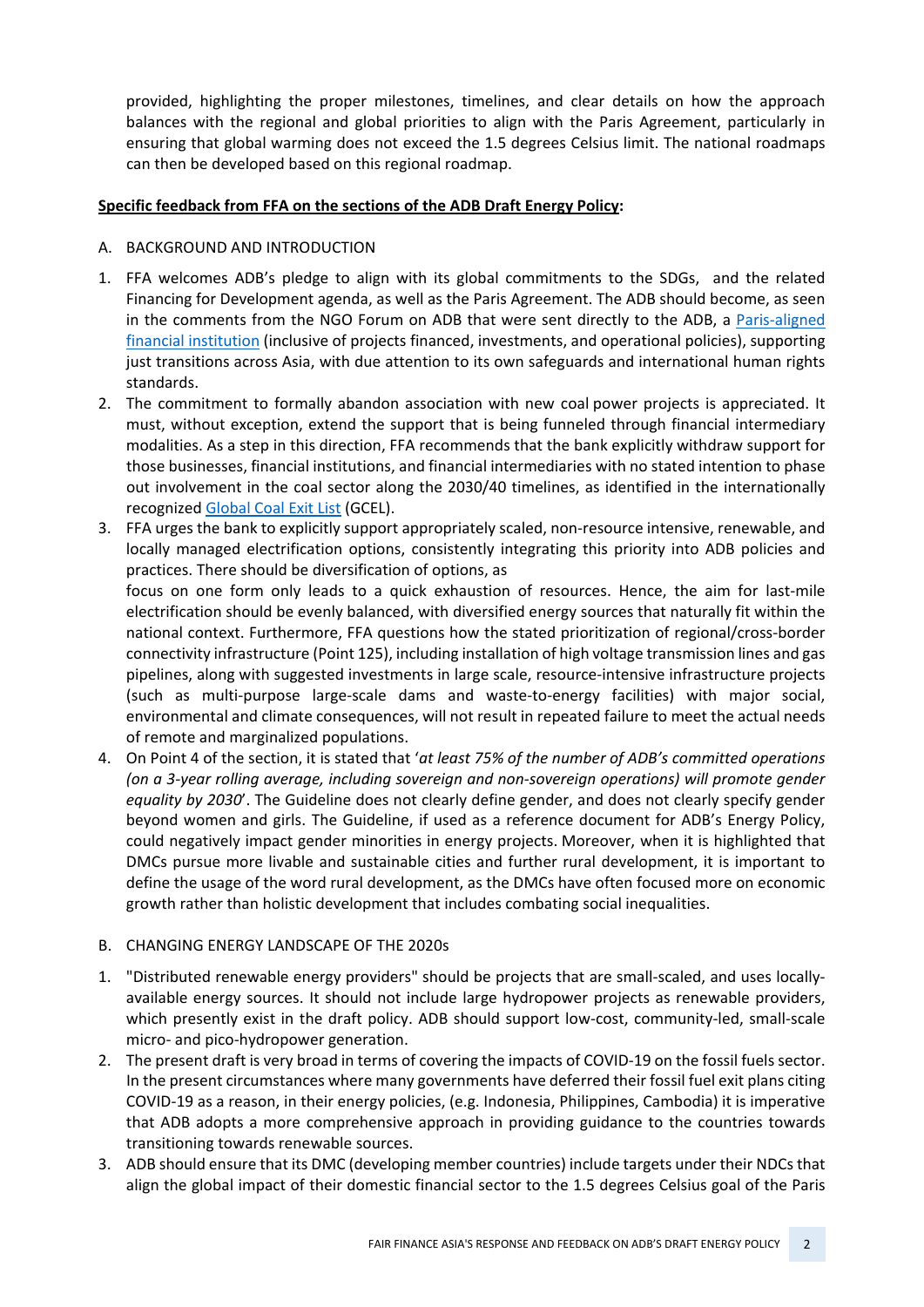Agreement. Additionally, ADB should take an active role in ensuring that the financial sectors in its DMCs are also made accountable for their financing of those fossil fuel projects. ADB should also take decisive efforts to make its financial intermediaries comply with the same standards it uses for itself.

- 4. On point 17, the draft policy does not talk about off-grid connectivity, which is important in developing country contexts, and particularly for remote and rural areas. Financial infrastructure for promoting decentralized off-grid connectivity is not discussed. These are also projects that promote gender inclusive energy efficiency (such as the scaled-up example of the Barefoot initiative in Tilonia, Rajasthan).
- 5. Any inclusion of transition fuels should include clearly defined pathways towards decarbonization with appropriate science-based targets. The inclusion of gas as articulated in Point20 of the draft policy is controversial, and should be limited to very strict metrics and be short in duration, as climate change will soon require that gas cannot be used as an alternative to fossil fuels to effect limiting global warming to 1.5 degrees Celsius. At a minimum, electricity generation has a "substantial contribution" if the emissions threshold of 100g CO2e/kWh is the upper limit on the intensity of greenhouse gas (GHG) emissions produced from the generation of electricity, heat and power from hydropower, geothermal energy or gaseous and liquid fuels, as proposed by the EU Taxonomy. This should also be the upper limit for gas if it is included for a short transition period. However, concrete steps need to be taken to ensure that ADB stops complete financing of gas-based energy projects. The International Energy Agency in its [report](https://iea.blob.core.windows.net/assets/0716bb9a-6138-4918-8023-cb24caa47794/NetZeroby2050-ARoadmapfortheGlobalEnergySector.pdf) clearly highlights that no new natural gas fields are needed in the [netzero scenario] beyond those already under development, and with complete-phase out by 2040.
- 6. Cautious measures of 'waste-to-energy' pathways have to be adopted to ensure that they are not energy and emissions intensive. This is especially true for plastic waste-to-energy pathways. ADB should provide a guidance document for the DMCs for better clarity vis-à-vis implementation.
- 7. While it is noted that in Asia, renewable energy sources such as offshore wind, floating solar photovoltaic, and concentrated solar power installations have increased (Point 16), issues on land rights and FPIC should be taken well cognizance of and should be included explicitly in the energy policy. It is to ensure that this draft policy does not include any tenet contradicting human rights principles as well as preventing increase in poverty and inequalities.
- 8. ADB should request countries / and, or companies (who take the loan) to have integrated planning in renewable energy transition process. The power development plans must consider the land-use plans, national and regional agricultural development plans, with the aims of reducing land occupation, livelihood change and emigration.

ADB should prioritize investing in duel renewable energy models. The combination of solar PVs with agricultural production systems and aquacultural systems have high possibility. These models can bring additional incomes to rural areas, where large numbers of the poor are living. In the countries where agriculture and aquaculture are well developed, solar power can be promoted as an additional power supplying source for agricultural production and for aquacultural production. Furthermore, solar power should not be allowed in forest areas, evenly in artificial and unproductive forest for the purposes of forest protection, ecosystem conservation, landscape maintain and flooding prevention.

#### C. THE OBJECTIVE AND GUIDING PRINCIPLES OF ENERGY POLICY

1. FFA acknowledges ADB acts to "*promote commercial sustainability of the energy sector companies in DMCs through high standards of corporate governance, integrity, transparency, and social and environmental safeguards; and address market failures without distorting those markets*" (Point 40). FFA recommends that ADB ensure transparency and accountability of private sector actors and the financial sector as its intermediaries, by using accessible languages and channels, and that they are held accountable for their negative impacts on communities due to non-compliance of social and environmental standards. FFA also recommends that the ADB requires its clients – private sectors and intermediary financial institutions - to establish accessible complaint and grievance mechanisms for vulnerable groups and civil society organizations to enhance the transparency and accountability of ADB as well as private sector clients, partners, and stakeholders.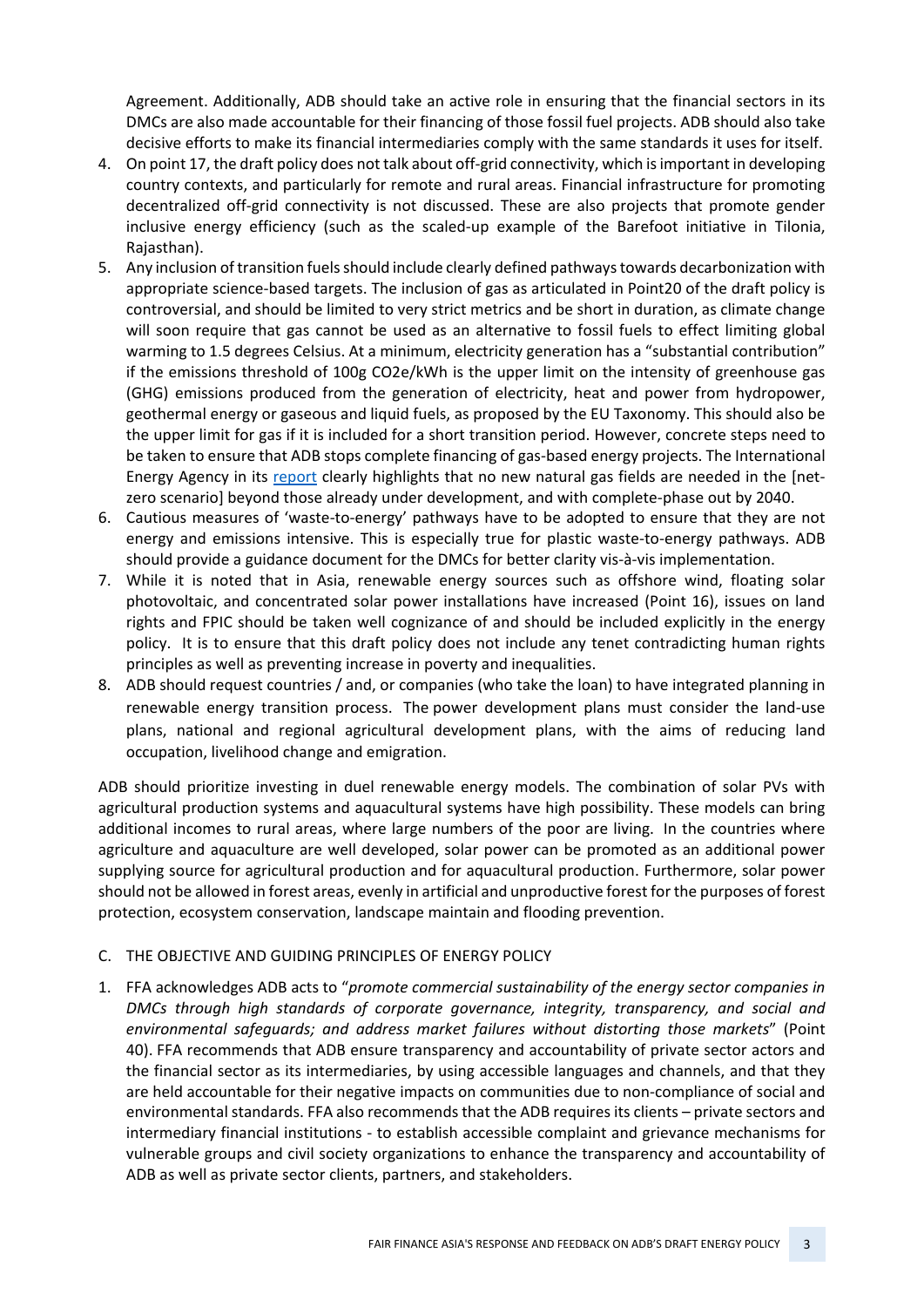- 2. FFA recommends that decisions must be made in consideration of appropriate strategies that will limit global warming to 1.5 degrees C, aligning with the Paris Agreement and is explicitly incorporated into the Agreement's preamble (e.g. respecting indigenous, local community and women's rights as well as the right to health as per international standards).
- 3. FFA welcomes ADB's promise on withdrawal from financing new coal power and thermal projects. FFA recommends that ADB should extend this commitment to fossil fuel power plants and extractive projects (as mentioned in Point 86). In addition, FFA recommends that ADB should disclose the timeframe of this withdrawal, and provide practical definitions on the usage of the words "smart and resilient" in terms of power grids systems.
- 4. On point 33 A 36.30 USD/tCO<sub>2</sub> is among the lowest carbon prices imposed by MDBs in the upper range of mid 55 USD/tCO2. The *High-Level Commission on Carbon Prices* suggests that the explicit carbon-price level consistent with achieving the Paris 2°C temperature target is at least USD 50–  $100/tCO<sub>2</sub>$  by 2030. FFA recommends  $100USD/tCO<sub>2</sub>$  by 2030 as the baseline, with a pre-determined higher rate of increase in carbon pricing, with scope of accelerated increase in price, until 2050, to accurately reflect the cost that is needed to achieve the limiting of global warming to only 1.5°C Celsius. Additionally, this point states, '*In doing so, renewables and energy efficiency should be considered carefully first, and support should be provided to DMCs to always use the best available technologies for reducing GHG emissions*'. This point takes into account the Levelized Cost of Energy Calculation (LCOE) formula which is also used to see the cost of decommissioning fossil fuel power generation. The current language is ambiguous as it mentions that the most efficient technologies would be used for reducing emissions, which can be open to interpretation. This point also mentions incorporating social costs of carbon, but no methodology to do so is indicated here (other than the usage of the LCOE formula). FFA would welcome clarification on how the social costs of carbon would be calculated.
- 5. Point 35: states that, 'In doing so, renewables and energy efficiency should be considered carefully first, and support should be provided to DMCs to always use the best available technologies for reducing GHG emissions.' FFA recommends that ADB prevents a race to the bottom by ensuring that any support in the form of incentivization that it provides will prevent DMCs from investing in and using any high risk and harmful technologies.
- 6. With respect to Point 37, which states that "ADB will crowd in private sector capital...", it is critical that ADB clearly states the mechanisms that would be put in place to achieve this. The draft policy also needs to strengthen its language on the necessary measures to ensure alignment with ADB Strategy 2030 vision. Furthermore, the draft policy should highlight the way towards compliance, specifically in regard to the Bank's safeguard standards and steps towards Paris alignment. It is also important for ADB to purposefully highlight how it will encourage the financial institutions to strengthen their ESG disclosures, and to ensure checks and balances to see whether there are policy and practice gaps when "crowd[ing] in private sector capital".
- 7. On Points 35 and 39, the draft policy needs to be clear on how alignment with the ADB's safeguards will be verified in this context, especially given that opportunities for safe, inclusive, participatory, gender-sensitive project consultations, free from the threat of reprisals would be highly limited, if not impossible, as would verification as to whether free, prior and informed consent is granted in cases where affected communities identify as indigenous peoples. In addition, operations would be rolled out where civil society groups cannot safely conduct external monitoring work free of fear of reprisals or effectively offer support to communities if and when concerns are raised. Additionally, on Point 39 with regards to the discussion about fragile and conflict-affected situations and small island states, FFA recommends that ADB in its draft policy points out the ways in which these risks would be assessed, thresholds of perceived risks with fragile states, and the plans already in place to address the issues being faced by small island developing states that are acutely suffering the impacts of climate change already (e.g. Kiribati).
- 8. Point 40: ADB's project lending, especially in infrastructure, is in projects like enhancing a state or county's power/grid supply. Even though this is not contributing directly to fossil fuel projects as such, it is providing the capital infrastructure for fossil fuel based power generation. There needs to be clear language that shows the indirect linkage between these infrastructure projects and core fossil fuel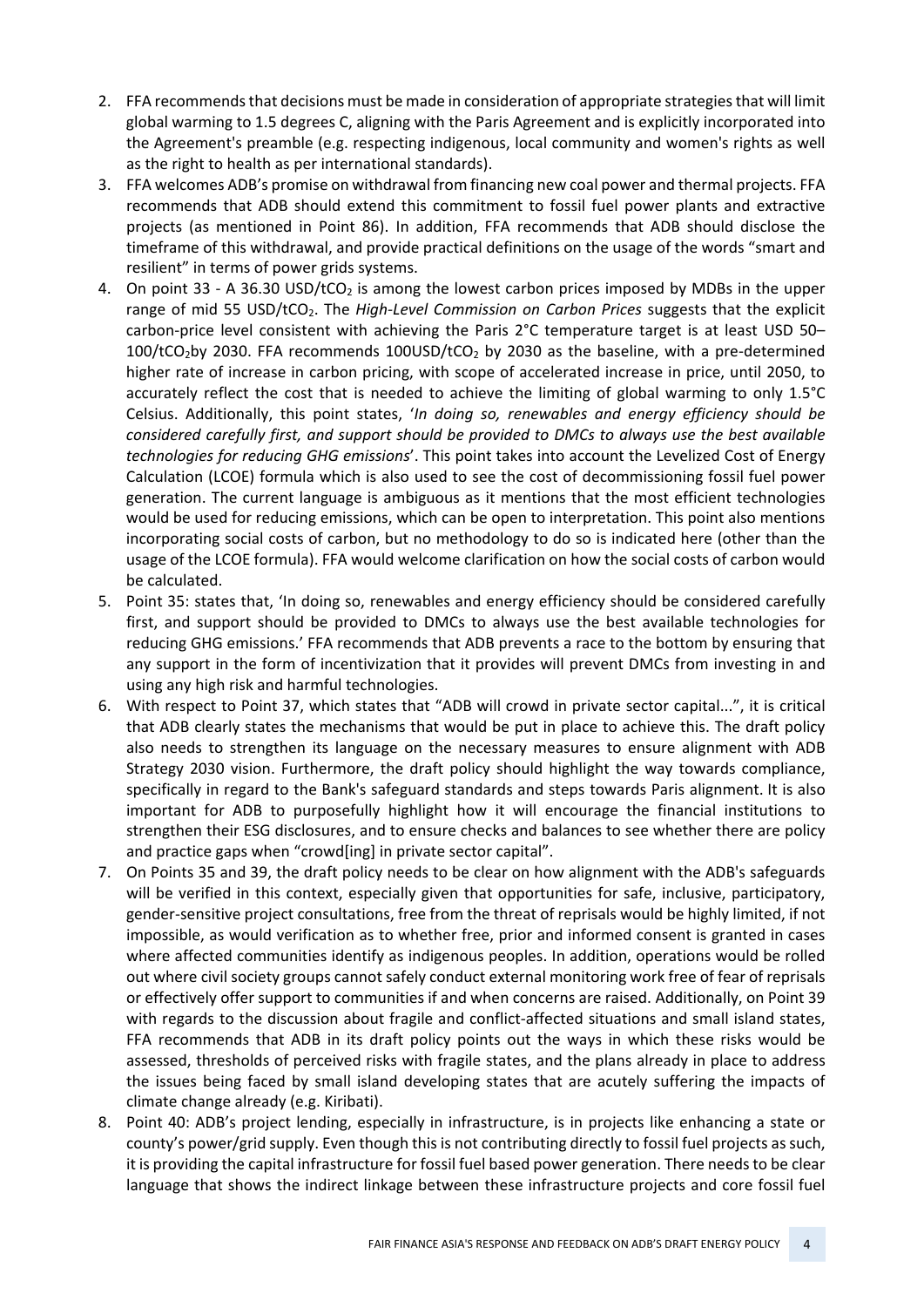projects. ADB should put conditions for their infrastructure lending to ensure that it is used only for the development of sustainable energy resources.

- 9. Point 42: Is there a strategy for ensuring '*ADB promotes the provision of last-mile access for power, light, clean cooking and heating*' within ADB? It is unclear whether this point is talking about inclusive finance approaches, alternate business models, and/ or decentralized energy models, etc. FFA welcomes clarification on ADB's strategy for the promotion of last-mile power, light, clean cooking, and heating provision.
- 10. On Point 43, there is no indication of how the ADB will deal with its existing investments in coal. Point 43: states that, '*ADB will withdraw from financing new coal power and heat plants*.' FFA reiterates the need for ADB to fully withdraw from financing coal-powered projects (both for existing and prospective projects), and to support the rapid phase out of reliance on coal generation, in a just, fair and sustainable manner. ADB should use its strategic influence and all other possible levers to ensure they also work with their financial intermediaries to phase out financing investments in fossils.
- 11. In Point 44, wherein carbon pricing has been mentioned, the draft Energy policy is presently focusing on developing states. FFA recommends that ADB highlight the way forward in terms of how the policy will also focus on developed nations with a strong opposition to these kinds of pricing mechanisms (i.e. Australia).
- 12. On Point 54 of the policy, FFA welcomes ADB's support for the needed skill development and training in local communities, and strongly urge that ADB also highlights ways on how ADB would go beyond training in local communities, to ensure that support provided also leads to local employment in the just energy transition process.
- 13. Point 55 states: "*ADB can also consider providing cross-sectoral support for multipurpose dams that address water supply, power generation, irrigation, and flood control*." FFA recommends that ADB set the conditions and requirements on funding hydropower projects, and consider social and environmental impacts, the meaningful and inclusive participation of impacted communities and civil society organizations in the local and basin-wide areas to avoid and/or mitigate the adverse impacts in the Mekong region and across other Asian basins.
- 14. Point 58, stating that ADB will support DMC efforts to eliminate urban energy poverty, should be substantiated by highlighting how the structural determinants of informal settlements will be addressed, not just the lack of energy provision to these informal settlements. The UNHCR defines 'Informal Settlement' as a settlement that was established in an unplanned and unmanaged manner, which means they are generally unrecognized by authorities.
- D. THE ENERGY POLICY: Herein, specifically -
- On "Securing Energy for a Prosperous and Inclusive Asia and the Pacific"

The ADB should include specific financing targets for community and publicly owned distributed renewable energy and metrics to ensure these projects promote decent work and affordable energy. While welcoming the component of women's rights mentioned herein, it should be ensured that participation of women and communities go beyond mere checkboxes. ADB needs to work with developing member-countries governments to ensure that the transition has leadership buy-in and are well coordinated across all relevant agencies and ministries.

• On Building a Sustainable and Resilient Energy Future

While talking about just transition (Point 98), it is important that all plans on building a sustainable and resilient energy future must be agreed via dialogue, where project affected communities and civil society have a seat at the table and a say in how the transition is managed. These efforts should seek to actively engage women and other gender minorities. The language should be made stronger, rather than the existing inferential language. For instance, instead of usage of the words "will be compliant" with respect to safeguards, it should be "must be compliant".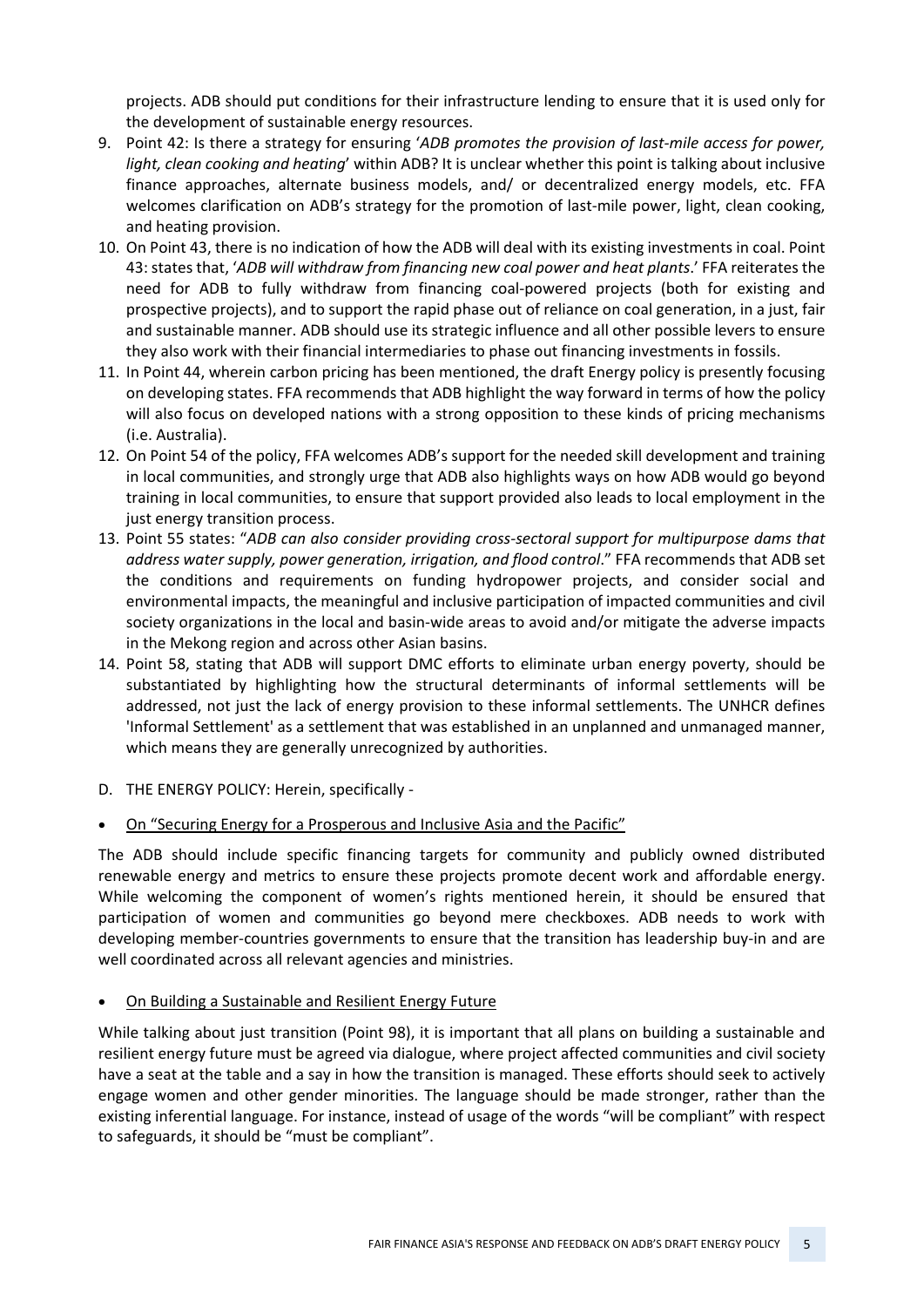It should also be noted that ADB's Environment Safeguards asks for environmental and social impact assessments to only take place in the beginning and end of projects. It will be important to undertake interim Environmental Impact Assessments and Social Impact Assessments, to assess the impacts on the environment, biodiversity, and communities.

#### • In Relation to Support for Large-scale /Multi-Purpose Hydropower Projects

Based on the track record of the ADB's investments in large hydropower projects, and the reality that large dam reservoirs are a major source of methane emissions, as well as links to droughts and flooding, FFA urges ADB to rethink large hydropower as sustainable energy. Hydropower worsens impacts of climate change in Asia, a region already vulnerable to climate change impacts. Hydropower reservoirs emit significant amounts of greenhouse gases, particularly methane, which is a greenhouse gas 30 times more potent than  $CO<sub>2</sub>$  over a 100-year span. Various studies, including a 2016 study by researchers at [Washington State University,](https://eur01.safelinks.protection.outlook.com/?url=https%3A%2F%2Fwww.scidev.net%2Fglobal%2Fnews%2Fdams-raise-global-warming-gas%2F&data=04%7C01%7Cnirnita.talukdar%40oxfam.org%7C01355fc4b8ce4872e64108d946af24e3%7Cc42c6655bda0417590bab6e48cacd561%7C0%7C0%7C637618542752025450%7CUnknown%7CTWFpbGZsb3d8eyJWIjoiMC4wLjAwMDAiLCJQIjoiV2luMzIiLCJBTiI6Ik1haWwiLCJXVCI6Mn0%3D%7C1000&sdata=F1DOLI%2Bp6Rz5yW1GMMmX%2BaQKWT%2FXKFDYxSECI%2Bu09pQ%3D&reserved=0) confirm that methane emissions released from dam reservoirs are far greater than previously believed, and are a significant contributor to climate change.

Hydropower projects also impair the ability of rivers to act as global carbon sinks. The silt and nutrients that rivers take to the sea feeds plankton and absorbs large amounts of carbon. In doing so, healthy rivers [remove about 200 million tons of carbon](https://eur01.safelinks.protection.outlook.com/?url=https%3A%2F%2Fwww.sciencedaily.com%2Freleases%2F2015%2F05%2F150513132657.htm&data=04%7C01%7Cnirnita.talukdar%40oxfam.org%7C01355fc4b8ce4872e64108d946af24e3%7Cc42c6655bda0417590bab6e48cacd561%7C0%7C0%7C637618542752030429%7CUnknown%7CTWFpbGZsb3d8eyJWIjoiMC4wLjAwMDAiLCJQIjoiV2luMzIiLCJBTiI6Ik1haWwiLCJXVCI6Mn0%3D%7C1000&sdata=8WyCxQcWvVcfCsplU1d6VzhpG8L8NjQMyuK5v63JiYU%3D&reserved=0) from the atmosphere every year. An emphasis on large hydropower is contrary to the ADB's stated goal of mitigating climate change and making all "finance flows consistent with low-GHG emission and climate resilient development pathways" (Point 28, p.10).

Specifically in reference to the Mekong River Basin, the assessment should cover local and basin-wide impacts on people, environment, livelihoods, and society.

#### • In relation to Support for Waste-to-Energy Projects (Point 82)

Thermal waste to energy operations produces toxic ash and emissions containing heavy metals and persistent organic pollutants. Therefore, exceptions and clear screening criteria should be stated in the draft policy.

Waste incinerator facilities burn waste, which includes plastic materials as feedstock (i.e., sourced from oil-based products and products that are potentially recyclable), and would thus be considered as a carbon-intensive form of energy that fails to be aligned with Paris Agreement commitments.

# • In relation to Support for Gas Project Investments (Point 87)

In its recently published report, ["Net Zero by 2050, A Roadmap for the Global Energy Sector"](https://www.iea.org/reports/net-zero-by-2050), the International Energy Agency (IEA) states in its net-zero emissions scenario that "CO<sub>2</sub> emissions from electricity generation fall to zero in aggregate in advanced economies in the 2030s", and "in emerging market and developing economies around 2040". Therefore, supporting new fossil fuel-based power generation is inconsistent with the goals to achieve net-zero emissions by 2050, and the ADB should end its support for such projects.

For the bank to ensure its financing aligns with the 1.5°C Goal/IPCC Pathway 1, FFA recommends a full withdrawal from financing all fossil fuel projects, including midstream and downstream gas financing and support, through technical assistance grants, associated facilities, and policy advice. Financing renewable energy projects through scaling up existing plans and ambition for renewable energy development should instead be prioritized.

# In relation to withdrawing from fossil fuel projects

FFA welcomes the ADB's commitments to support the early retirement and decommissioning of coal power plants. FFA also welcomes the promise on withdrawal from extracting fossil fuel (coal mining, oil, and natural gas field exploration, drilling or extractive activities) and coal-related power and heat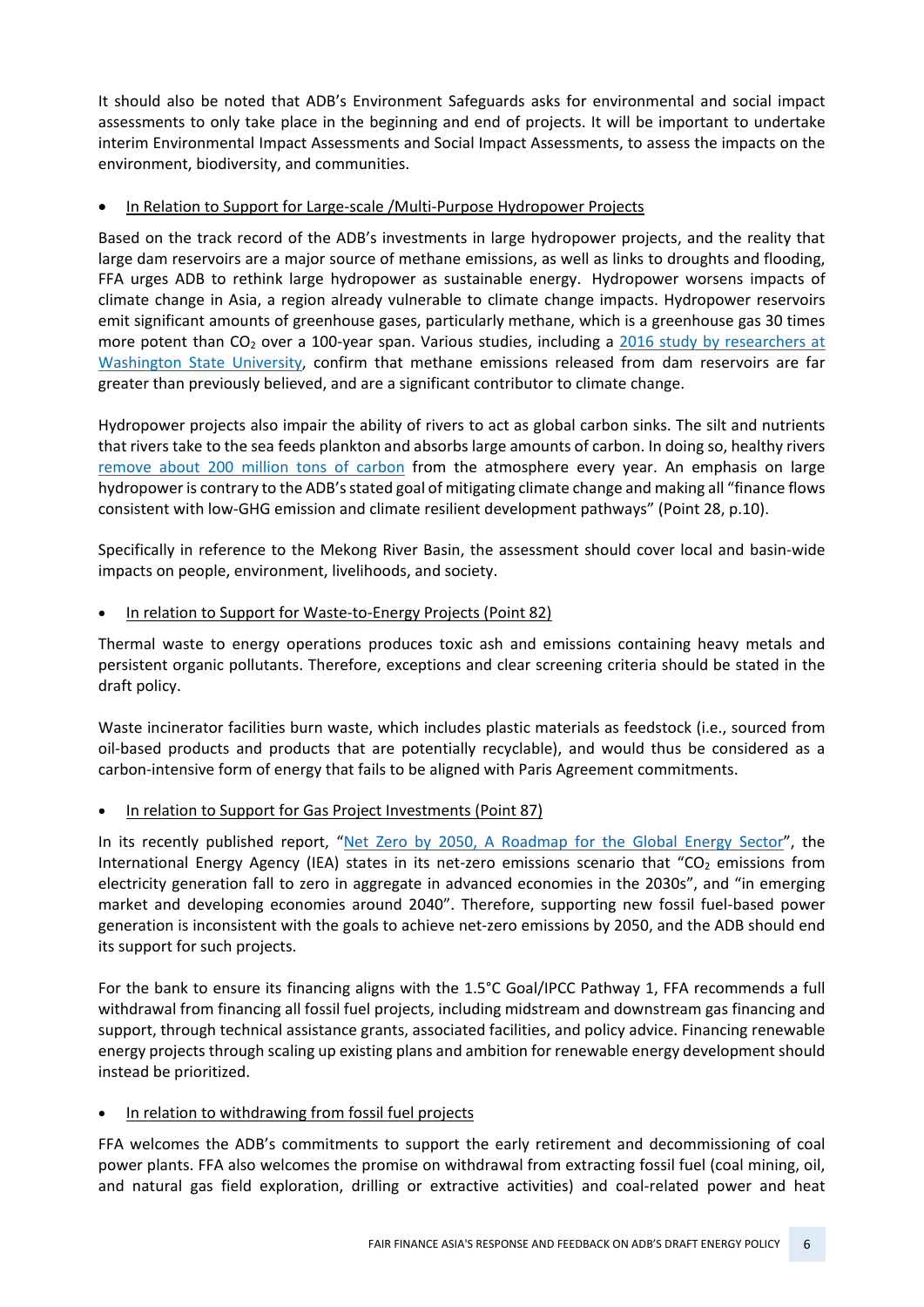generation. FFA recommends that the ADB clearly provide the timeframe of this withdrawal, and ensure that this extends to all the support provided by ADB that is being funneled through financial intermediary modalities.

# • In relation to hybrid electricity solutions

In Point 88, it is stated that ADB may participate in financing projects with hybrid electricity solutions involving fossil fuels as backup systems together with renewable energy for isolated grids. ADB should clearly provide the timeline for when they would agree to finance hybrids for transition before its full phase out by 2040 – if according to the IEA "Net Zero by 2050…" report.

Clear assessment guidelines are needed to prioritize closing and retrofitting sites in a manner that is consistent with a 1.5C pathway, that advances a just transition for workers and communities affected and ensures full closure of the site with full ecological rehabilitation.

# In relation to Ensuring a Just Transition

On Point 98: It is acknowledged that ADB would be supporting DMCs in their just transition journey. It would be good to mention if there's an omnibus just transition framework that ADB would be providing, and if there would be a specific staff guidance and support developed for this. A gender lens needs to be applied to all such plans on a 'Just Energy Transition'.

# • On "Engaging with Institutions and Framing Policy Reforms"

FFA recommends that the ADB provide detailed provisions on how the bank will prevent financing of coal, oil, and gas or other non-Paris aligned projects, when resources are funneled through financial intermediaries (FIs). There also needs to be clear guidance on how the suggestion to incentivize private sector involvement, including through public-private partnerships and providing advice to governments for liberalizing the sector, will ensure due consideration of the central guiding principles, outlined by the ADB in earlier provisions related to just transition, compliance with safeguards, and meeting the needs of marginalized/remote communities. Given that the private sector's incentive is to drive up profit margins, it is even more pertinent that the ADB intervenes effectively to ensure marginalized communities do not remain under-served or left with sub-quality or unaffordable services.

# • On Subsidy Reforms

The draft policy needs to be clear on how current users can protect themselves from increase in electricity charges (i.e. protect consumers). Additionally, point 105 states that "ADB will encourage DMCs to phase out fossil fuel subsidies". This should be done also with non-DMCs (e.g. Australia).

FFA recommends that the ADB support DMCs to develop a skeletal framework for reform strategy and build in elements of environmental and social safeguards, FPIC, periodic monitoring and capacity building of the DMCs for the just energy transition.

#### • On Private Sector Participation

FFA welcomes the notion of gender in this paragraph in terms of gender balance and equal opportunities in employment. FFA acknowledgesthe willingness of ADB in supporting "*energy sector institutions, utilities and companies of DMCs to increase their corporate sustainability through introduction or strengthening of internal pollution control and waste policies and procedures, ensuring compliance with national laws and regulations, and strengthening internal labor and health and safety policies and procedures*" (Point 101).

As gender-based violence and harassment in the workplace and engaging women in a meaningful way are two key issues for the private sector, FFA recommends that ADB should mandate, through its financing,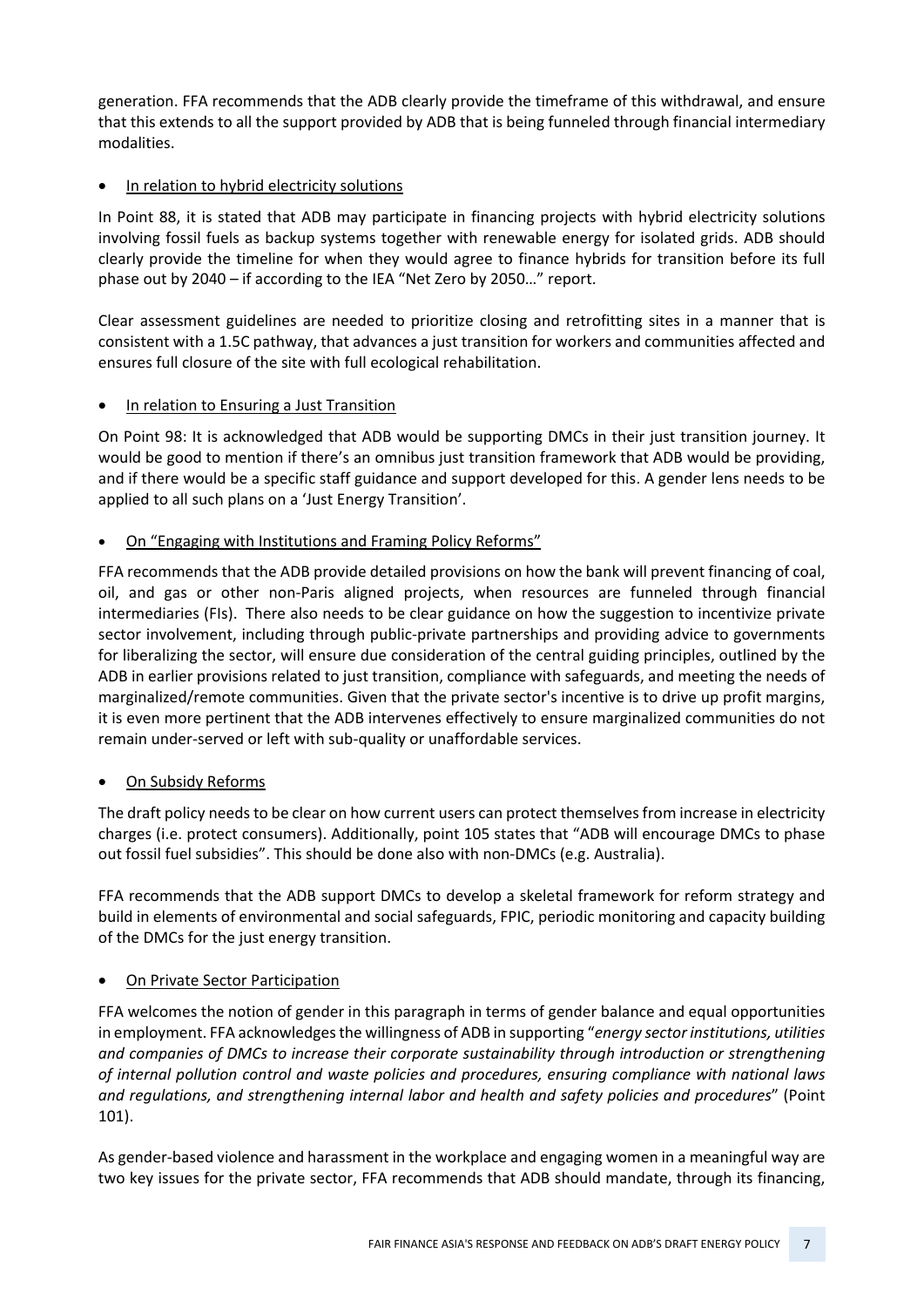the energy sector, utilities, and companies operating in DMCs to prevent gender-based violence and harassment, and promote meaningful participation of women staff.

To commit to the Paris Agreement, in Article 2, point 1, bullet c, ADB should require the energy sector institutions, utilities, and companies of DMCs to disclose their direct and indirect greenhouse gas emissions. ADB should support energy sector institutions, utilities, and companies of DMCs to increase their corporate sustainability through introduction or strengthening of internal pollution control and waste policies and procedures, ensuring compliance with international standards and conventions that DMCs are members of; and strengthening internal labor and health and safety policies and procedures that align with international standards and UN conventions, strengthening procedures on Free Prior and Informed Consent (FPIC) and meaningful participation of affected communities and vulnerable groups including women and sexual minorities, introduction of corporate human rights and due diligence. ADB should strongly be involved in encouraging the transfer of technology, making renewable energy technologies affordable and competitive, incentivising capacity development in science and tech for R&D in DMCs, women in STEM to develop and scale new technologies, and financing innovative R&D and nature-based solutions, especially those developed by indigenous communities and other minorities.

While acknowledging the ADB's support in public-private-partnerships, FFA recommends that ADB should put measures in place to ensure this type of partnership benefits all people, including people living in poverty and other vulnerable groups with high standards of safety and accessibility.

It would also be essential for the ADB to ensure that the investments in the private sector are done through responsible business considerations, ensuring that businesses and financial institutions are not invested in fossil fuels and are not involved in human rights abuses in their last mile operations.

Taking transparency and accountability into account, FFA recommends that the ADB should include the responsibilities of the private sector in being transparent and accountable to the negative economic, social and environmental impacts on communities, vulnerable groups and civil society organizations, and support in creating accessible complaint mechanisms. By doing this, the transparency and accountability of ADB, as well as private sector clients, would be enhanced.

To engage in a dialogue for SOE reforms, it is important that the ADB specifically mentions herein that this dialogue is a multi-stakeholder one, involving civil societies and communities to ensure all issues are onboard. Also, there should be guidance provided to DMCs to facilitate this dialogue to avoid conflict of interest, which often comes with such reforms.

#### • On Sector-Wide Long-Term Planning

The ADB should be explicit in how civil society and community participation will be integrated into all energy-related planning processes. Energy planning processes generally fail to be inclusive, with long-term power plans and project-related decisions across the region are crafted behind closed doors by government officials, private sector power companies, and MDB-associated staff or consultants. The ADB must ensure that cross-border investments and projects do not further exacerbate the unequal power dynamics in each region. As the ADB increases its engagement with DMCs to support integrated energy planning, there is a need for harmonization of policies at the regional level, and to incentivize capacity development in science and tech for R&D in DMCs, encourage women in STEM to develop and scale new technologies, and finance innovative R&D and nature-based solutions especially those developed by indigenous communities and other minorities. FFA urges the ADB to reinforce its assistance to countries to include targets under their NDCs that align the global and regional impact of their domestic financial sector to the goal of limiting the global temperature increase to 1.5 degrees Celsius.